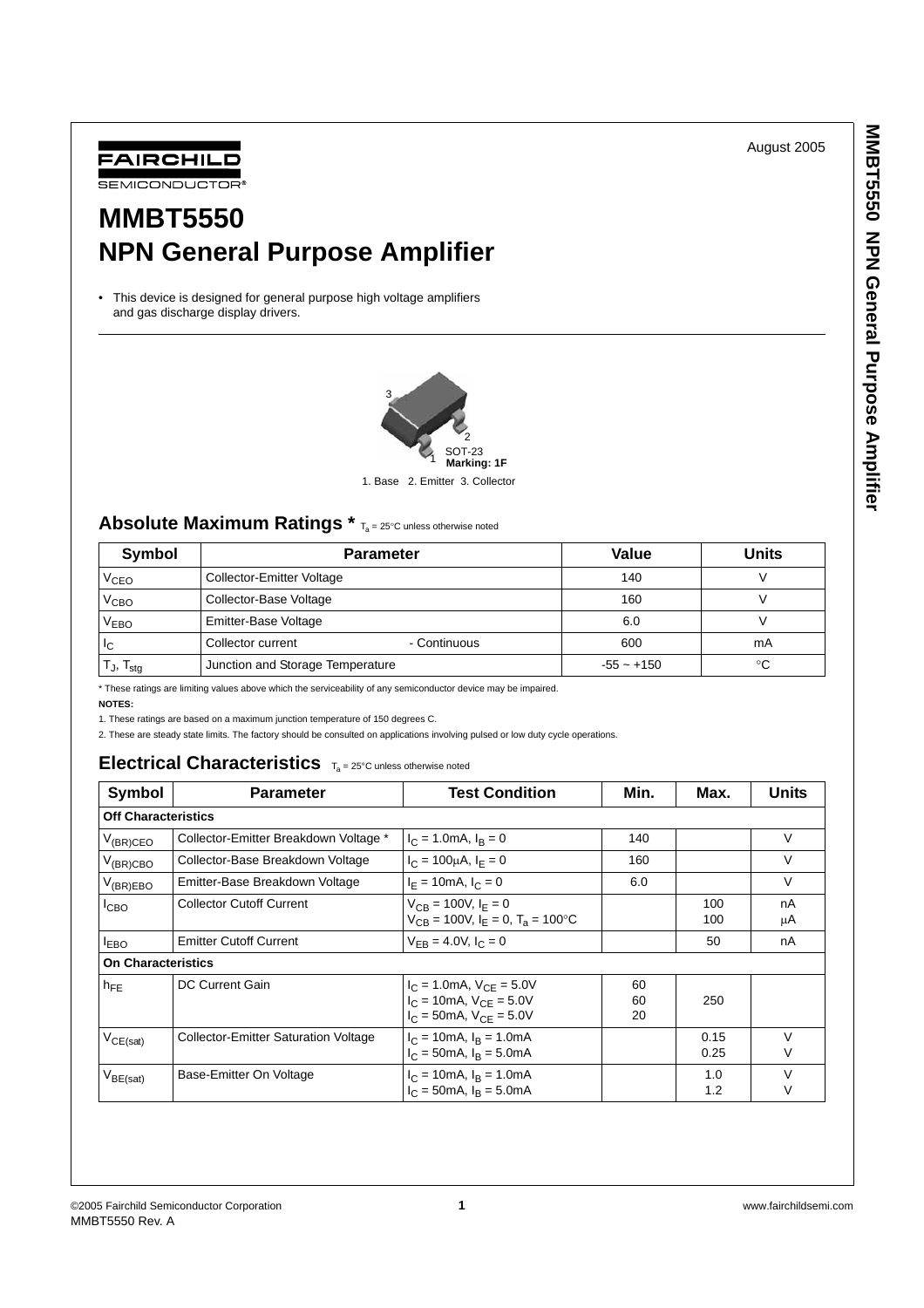## **Electrical Characteristics** Ta = 25°C unless otherwise noted

| Symbol             | <b>Parameter</b>                    | <b>Test Condition</b>                               | Min. | Max. | <b>Units</b> |  |
|--------------------|-------------------------------------|-----------------------------------------------------|------|------|--------------|--|
|                    | <b>Small Signal Characteristics</b> |                                                     |      |      |              |  |
|                    | Current Gain Bandwidth Product      | $I_C = 10 \text{mA}, V_{CE} = 10V,$<br>$f = 100MHz$ | 50   |      | MHz          |  |
| $\mathtt{C_{obo}}$ | <b>Output Capacitance</b>           | $V_{CB}$ = 10V, $I_E$ = 0, f = 1.0MHz               |      | 6.0  | pF           |  |
| $\mathrm{C_{ibo}}$ | Input Capacitance                   | $V_{BE} = 0.5V$ , $I_C = 0$ , f = 1.0MHz            |      | 30   | рF           |  |

### **Thermal Characteristics** Ta=25°C unless otherwise noted

| Symbol         | <b>Parameter</b>                                     | Max.       | Units          |
|----------------|------------------------------------------------------|------------|----------------|
| $P_D$          | <b>Total Device Dissipation</b><br>Derate above 25°C | 350<br>2.8 | mW<br>$mW$ /°C |
| $R_{\theta$ JA | Thermal Resistance, Junction to Ambient              | 357        | $\degree$ C/W  |

 $*$  Device mounted on FR-4 PCB 1.6"  $\times$  1.6"  $\times$  0.06."

## **Package Marking and Ordering Information**

| <b>Device Marking</b> | <b>Device</b>   | Package | <b>Reel Size</b> | <b>Tape Width</b> | Quantity |
|-----------------------|-----------------|---------|------------------|-------------------|----------|
| 1 D                   | <b>MMBT5550</b> | SOT-23  | $\rightarrow$    | --                | 3,000    |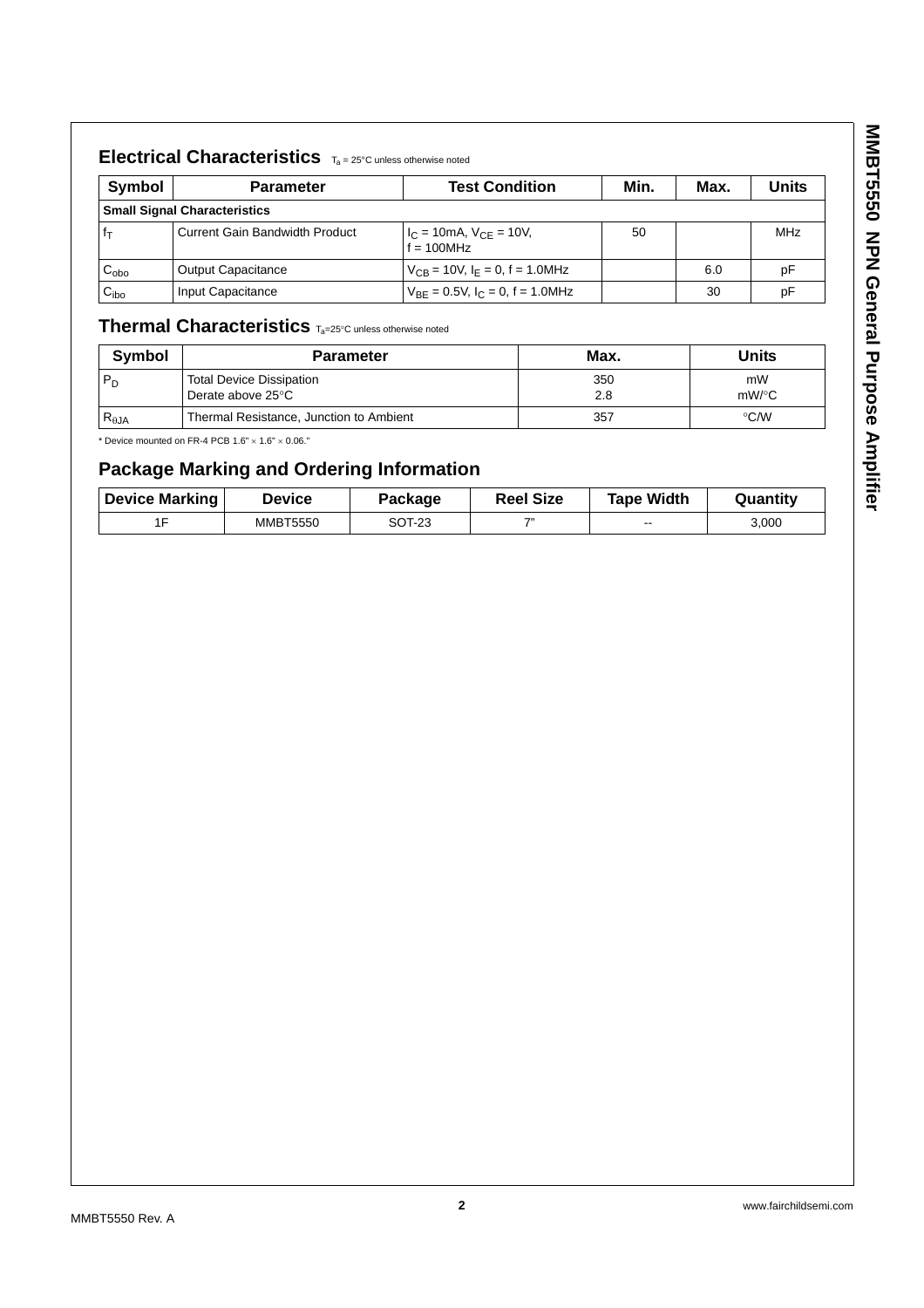MMBT550 NPN General Purpose Amplitie **MMBT5550 NPN General Purpose Amplifier**

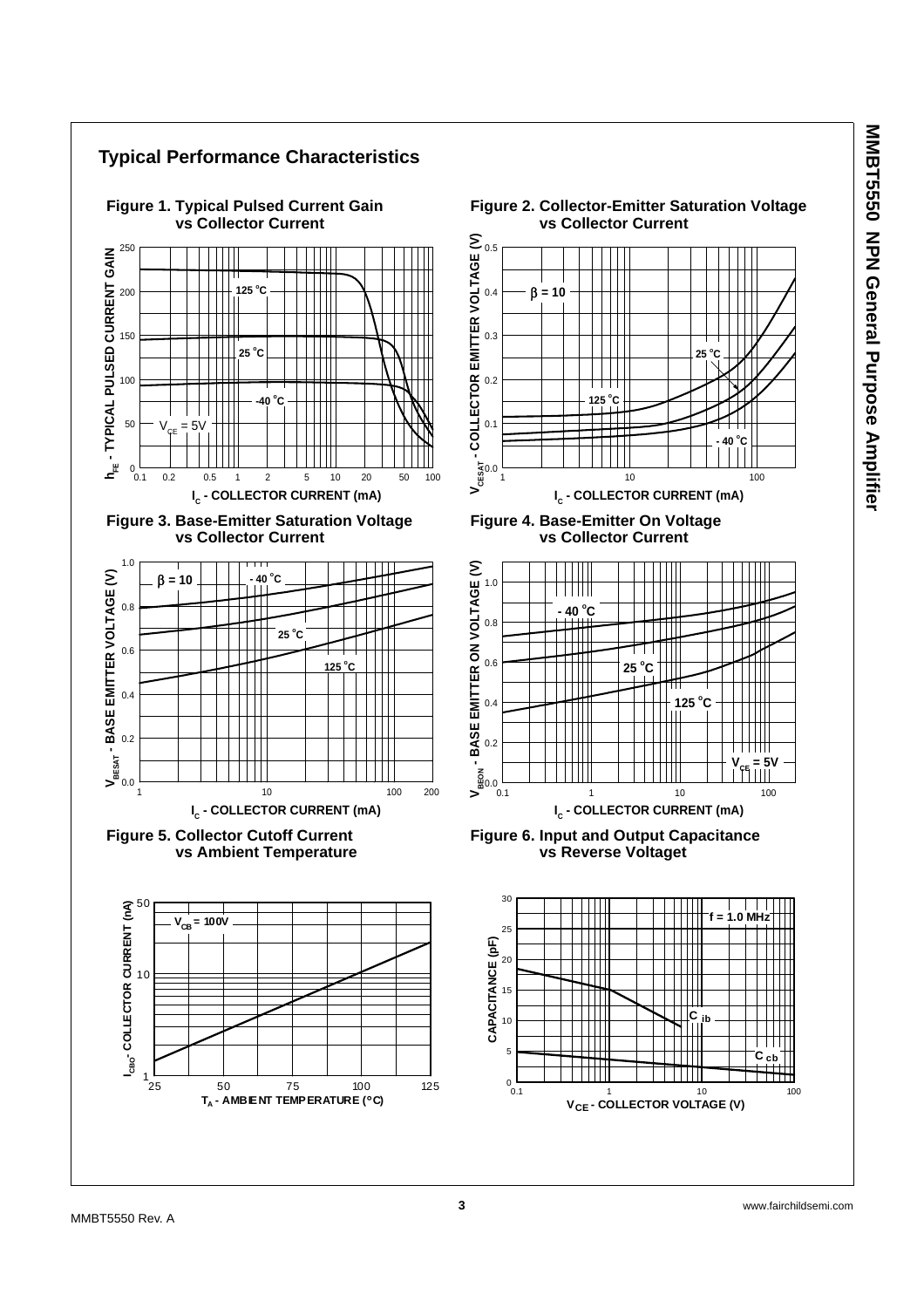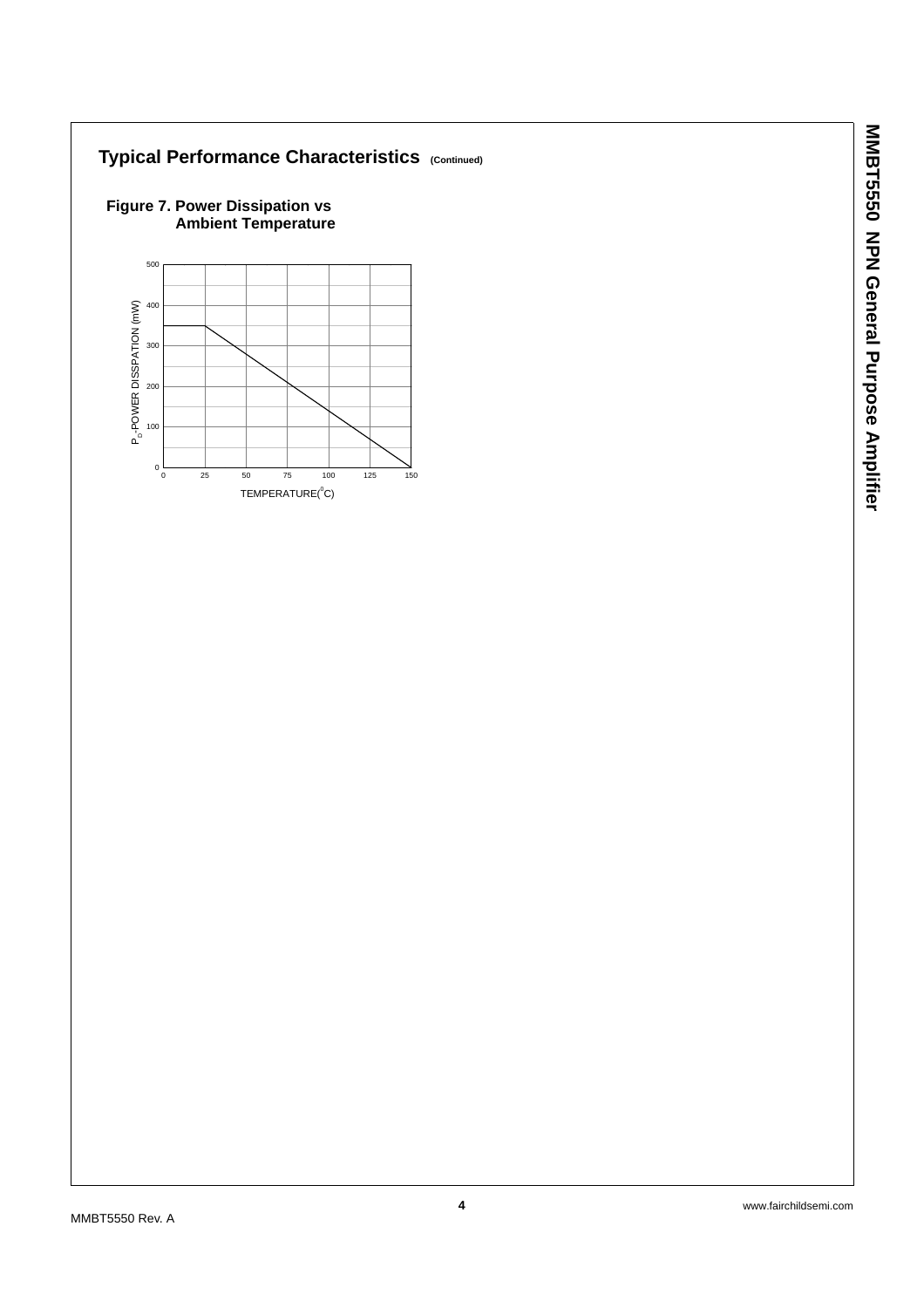